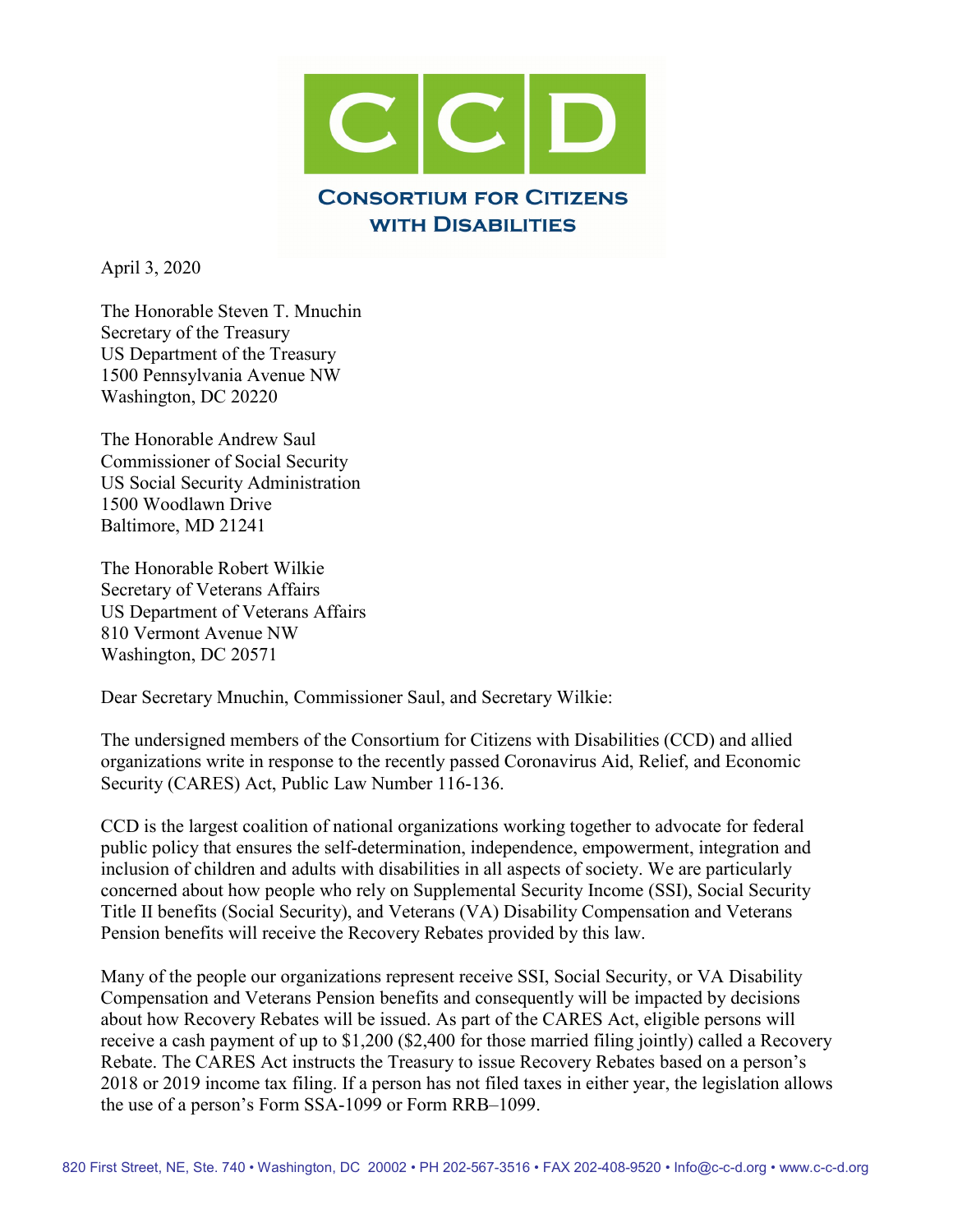We appreciate recent statements from the Internal Revenue Service that suggest that Social Security beneficiaries will receive their payments automatically based on the SSA-1099 form. Since Congress included a reference to the SSA-1099 form, it is clearly Congressional intent that those forms be utilized, along with other data that SSA and Treasury already possess, to issue Recovery Rebates automatically. We would urge the Social Security Administration (SSA) and the IRS to comply with Congressional intent as quickly as possible.

However, people receiving SSI or VA Disability Compensation and Veterans Pension benefits do not receive a SSA-1099 or similar form because their benefits are not taxable. These individuals will not be automatically issued a rebate. Like Social Security and Railroad Retirement beneficiaries, they need additional action by Treasury, SSA, and the VA, to ensure that they will not need to file tax returns to access their Recovery Rebates. Forcing millions of low-income senior citizens and people with disabilities, many of them veterans, to file tax returns when they are not otherwise required to do so will delay access to their Recovery Rebates and place a huge burden on the providers of disability and low-income tax preparation services. Given previous failures to reach this population in 2008 when tax filing was required, it is crucial that the IRS, SSA, and VA not repeat the mistakes of the past.

As Former IRS Taxpayer Advocate Nina Olson said, when testifying about how hard it was to reach Social Security, SSI, and VA Disability Compensation and Veterans Pension beneficiaries in 2008, "there are major challenges to achieving a significant participation rate," including lack of internet access, physical and electronic accessibility issues, and legally required reasonable accommodations and assistance for people with disabilities in understanding the tax filing process.[1](#page-5-0) In fact, in 2008, 17 percent of eligible individuals did not file tax returns and did not claim their stimulus checks.<sup>[2](#page-5-1)</sup> We want everyone to have access to their Recovery Rebate and we urge you to create a workable and simple system to distribute the rebates without requiring individuals on SSI or VA Disability Compensation or Veterans Pension benefits to file tax returns. Otherwise, millions of people may not receive the recovery rebate to which they have a legal right, and will be unable to use it to meet important needs and stimulate the local and national economies.

To remedy this problem and to comply with Congressional intent regarding Social Security beneficiaries, the applicable federal agencies should share data from the VA and SSA with Treasury. This would allow Recovery Rebates to be issued for SSI, Social Security, and all VA beneficiaries without the need for such recipients to file tax returns, something they would otherwise not do. This would not be a significant lift for the pertinent federal agencies. For many years, SSA and the VA's Veterans Benefit Administration (VBA) have had a computer matching program whereby the VA shares compensation and pension payment data with SSA for various purposes related to SSI, Special Veterans Benefit recipients, and Medicare outreach.

Thank you for your consideration of this important issue for SSI, VA Disability Compensation, and Veterans Pension beneficiaries. The United States is currently in an unprecedented time and we must all work together to accommodate all persons. We stand ready to work with you to find a workable solution for this vital issue and would like to schedule a time to talk in the near future. Please contact Bethany Lilly (lilly@thearc.org) and Stacy Cloyd (stacy.cloyd@nosscr.org) to arrange for further discussion of this important topic.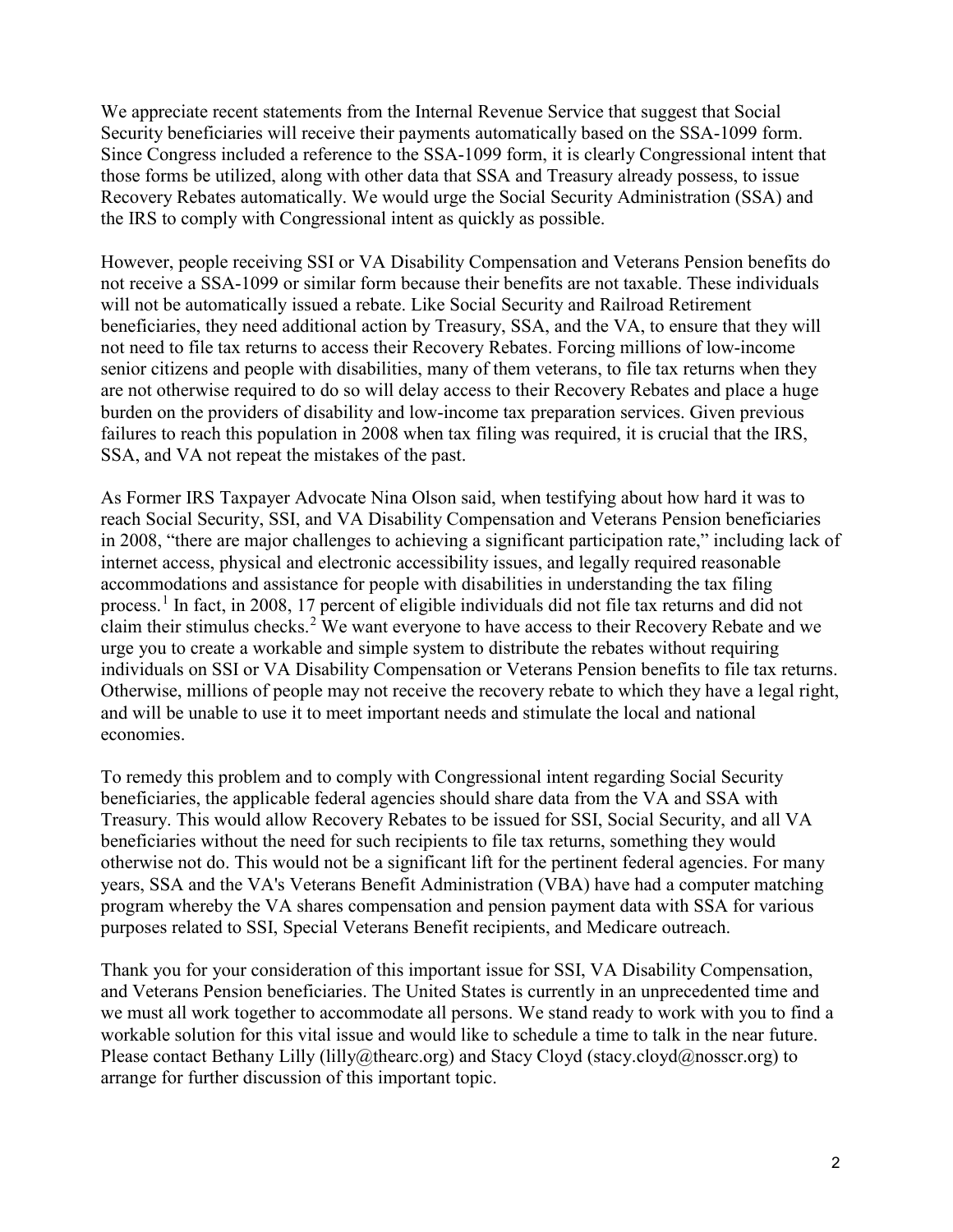Sincerely,

2-1-1 HUMBOLDT INFORMATION AND RESOURCE CENTER Access Living Access to Independence, Inc. Addiction Connections Resource Advocacy and Training Center AdvocacyDenver Advocates for Basic Legal Equality African American Health Alliance AIDS Action Baltimore AIDS Connecticut, Inc. AIDS Foundation of Chicago Alabama Disabilities Advocacy Program Alliance for Retired Americans ALS Association American Association on Health and Disability American Council of the Blind American Dance Therapy Association American Diabetes Association American Music Therapy Association American Network of Community Options & Resources (ANCOR) AMSUS (Association of Military Surgeons of the United States) APLA Health Asian Law Alliance Association for Community Living in Boulder & Broomfield Counties Association of Assistive Technology Act Program Association of People Supporting Employment First Atlanta Legal Aid Society AUCD Autism Society of America Autistic Self Advocacy Network Autistic Women & Nonbinary Network Benefits Law Center Big Tent Coalition of Kansas Burlington Police Dept CA Food Policy Advocates California Alliance for Retired Americans California Association of Food Banks California Food Policy Advocate Center for Civil Justice Center for Independent Living of North Central (CILNCP) Center for Law and Social Policy (CLASP) Center for Medicare Advocacy Center for Public Representation Charlotte Center for Legal Advocacy Chicago Coalition for the Homeless Chief Warrant & Warrant Officer Assoc., U.S. Coast Guard Christopher & Dana Reeve Foundation Church World Service Coalition on Human Needs Colorado Organizations and Individuals Responding to HIV/AIDS CommunicationFIRST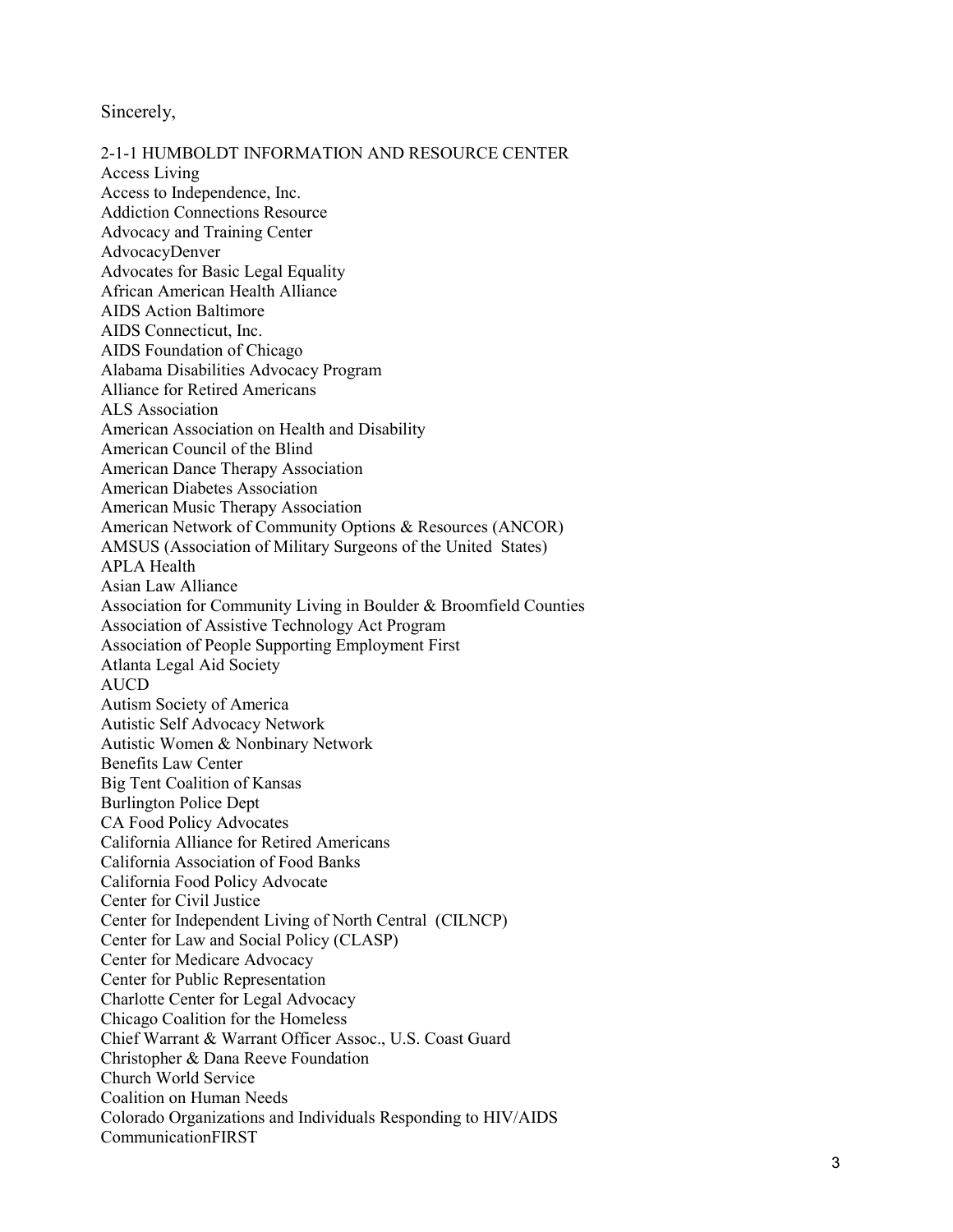Communities Actively Living Independent & Free Community Health Law Project COMMUNITY LEGAL AID SOCIETY, INC., DELAWARE Community Legal Services of Philadelphia Council of State Administrators of Vocational Rehabilitation Disability Law Center of Alaska Disability Law Colorado Disability Rights Arkansas Disability Rights California Disability Rights Center - NH Disability Rights Center of Kansas Disability Rights Education & Defense Fund Disability Rights Education & Defense Fund Disability Rights Florida Disability Rights Louisiana Disability Rights Maine Disability Rights Nebraska Disability Rights New Jersey Disability Rights North Carolina Disability Rights Oregon Disability Rights Tennessee Disability Rights Vermont Easterseals Empire Justice Center Epilepsy Foundation Equality California Equality North Carolina Family Equality Federation of Protestant Welfare Agencies (FPWA) Fleet Reserve Association Food for People, the Food Bank for Humboldt County GLBTQ Legal Advocates & Defenders HIVenas Abiertas Homeless Advocacy Project Homeless Persons Representation Project Housing and Economic Rights Advocates Housing First Community Coalition Indiana Disability Rights Inner City Law Center Jewish Family Service LA Jewish War Veterans Justice in Aging Kentucky Equal Justice Center Lakeshore Foundation Law Foundation of Silicon Valley Legal Aid at Work Legal Aid Justice Center Legal Aid Society of the District of Columbia Legal Council for Health Justice Legal Services of Northern Virginia Lutheran Towers Maryland State Bar Association Military and Veterans' Affairs Section Massachusetts Disability Law Center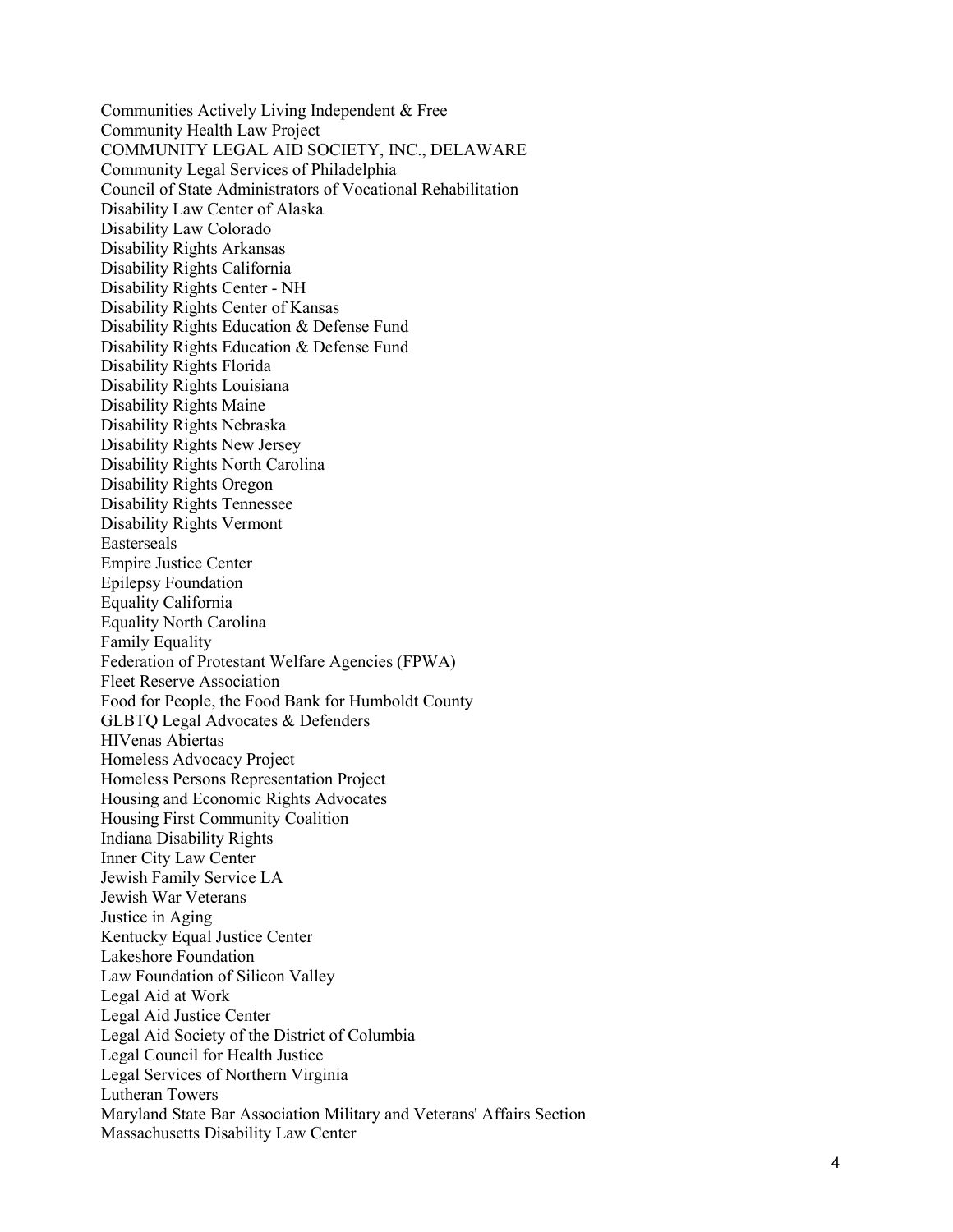Medicare Rights Center Metropolitan Interfaith Council on Affordable Housing (MICAH) Military Chaplains Association of the United States of America Military Order of the Purple Heart Muslim Caucus Education Collective National Academy of Elder Law Attorneys National Adult Day Services Association (NADSA) National Alliance on Mental Illness National Asian Pacific Center on Aging (NAPCA) National Association of Councils on Developmental Disabilities National Association of Disability Representatives National Association of Social Workers (NASW) California Chapter National Center for Lesbian Rights National Coalition for the Homeless National Committee to Preserve Social Security and Medicare National Council on Independent living National Disability Rights Network National Down Syndrome Congress National Health Care for the Homeless Council National Law Center on Homelessness & Poverty National Multiple Sclerosis Society National Organization of Social Security Claimants' Representatives National Organization of Veterans' Advocates National Partnership for Women & Families National Women's Law Center National Working Positive Coalition ND Protection & Advocacy Project Network of Jewish Human Service Agencies New Mexico Center on Law and Poverty New York Legal Assistance Group North Country Independent Living Northwest Immigrant Rights Project Paralyzed Veterans of America Pisgah Legal Services PolicyWorks, Inc. Positive Iowans Taking Charge PRC Project HOME RespectAbility RESULTS Rosie's Place Sacramento Homeless Organizing Committee Safe Ground Sacramento San Antonio Catholic Worker House School of Jai Senior Services America, Inc . Shriver Center on Poverty Law Silver State Equality--Nevada Sister Jose Women's Center Social Security Works SOME, Inc. (So Others Might Eat0 Southern Poverty Law Center Special Needs Alliance